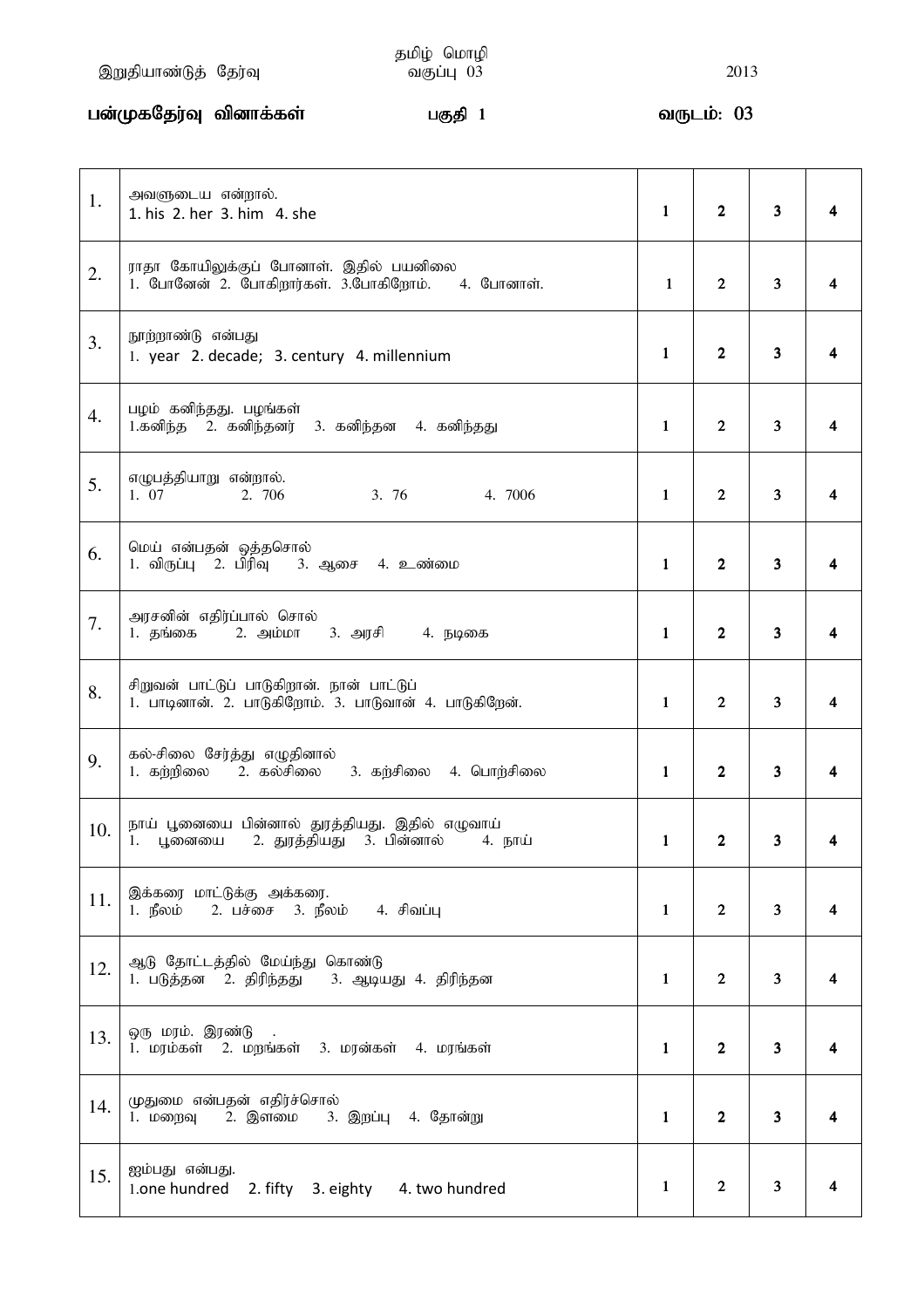இறுதியாண்டுத் தேர்வு  $\overline{\text{m}}$ வகுப்பு $\overline{\text{m}}$  (3)  $\overline{\text{m}}$  2013

# தமிழ் மொழி<br>வகுப்பு 03

| 16. | ------------ கதைப் புத்தகம் படிக்கிறேன்.<br>1. நாங்கள் 2. நான் 3. நாம் 4. அவர்கள்                                                   | 1            | $\overline{2}$ | $\mathbf{3}$            |   |
|-----|-------------------------------------------------------------------------------------------------------------------------------------|--------------|----------------|-------------------------|---|
| 17. | ஆடவர் என்பது<br>1. பெண்கள் 2. ஆண்கள் 3. சிறுவர். 4. கிழவர்.                                                                         | 1            | $\mathbf{2}$   | 3                       | 4 |
| 18. | பன்னிரண்டாவது மாதம்<br>1. தை 2. சித்திரை 3. மார்கழி 4. ஆனி                                                                          | 1            | $\overline{2}$ | $\mathbf{3}$            | 4 |
| 19. | தலைவனின் எதிர்ப்பால் சொல்<br>1. தலைவி 2. சிறுமி 3. மாணவி 4. பாட்டி                                                                  | 1            | $\overline{2}$ | 3 <sup>1</sup>          |   |
| 20. | இறுதியில் என்றால்<br>1. தொடக்கத்தில் 2. முடிவில் 3. ஆரம்பத்தில் 4. இடையில்                                                          | $\mathbf{1}$ | $\overline{2}$ | 3                       | 4 |
| 21. | ஆடி மாதத்தின் பின் வரும் மாதம் ------------- ஆகும்.<br>1. தை 2. சித்திரை 3. ஆவணி 4. மார்கழி                                         | 1            | $\overline{2}$ | $\mathbf{3}$            | 4 |
| 22. | நாம் ஒவ்வொருநாளும் தெய்வம் --------------- வேண்டும்.<br>1. படிக்க 2. தொழ, 3. நட 4. ஓட                                               | 1            | $\overline{2}$ | $\mathbf{3}$            | 4 |
| 23. | அவன் அவர்களது வீட்டில்<br>1. தங்கினார். 2. தங்கினாள். 3.தங்கின 4. தங்கினான்.                                                        | 1            | $\overline{2}$ | 3 <sup>1</sup>          |   |
| 24. | சிற்றலை பிரித்து எழுதினால்<br>1. சின் , இலை 2. சிறியூஇலை 3. நற் இலை 4. சி இலை                                                       | 1            | $\overline{2}$ | 3 <sup>1</sup>          | 4 |
| 25. | ஒழி என்றால்<br>1. வெளிச்சம்<br>்2. சத்தம் 3. அழித்தல்   4. போ                                                                       | 1            | $\overline{2}$ | $\overline{\mathbf{3}}$ |   |
| 26. | நன்றாகப் படித்தால் எமக்கு --------- கிடைக்கும்<br>1. படம் 2. தட்டம்<br>$3.$ $\omega$ i $\omega$ $4.$ $\omega$ i $\omega$ i $\omega$ | $\mathbf{1}$ | $\mathbf{2}$   | $\overline{\mathbf{3}}$ |   |
| 27. | பின்வருவனவற்றுள் ஆண்டவனுக்குப் பொருத்தமில்லாத சொல்<br>1.சாமி 2. இறைவன் 3. பறவை 4. தெய்வம்                                           | 1            | $\overline{2}$ | 3                       | 4 |
| 28. | இயற்கை என்பதன் எதிர்ச்சொல்<br>1. உண்மை 2. செயற்கை 3. மகிழ்ச்சி 4. துன்பம்                                                           | 1            | $\overline{2}$ | $\overline{\mathbf{3}}$ | 4 |
| 29. | கல்லூரி அதிபர் என்பது.<br>1. teacher 2. clerk 3. principal 4. student                                                               | 1            | $\mathbf{2}$   | 3                       |   |
| 30. | தண்ணீர் --------- என்று ஓடியது<br>1. மளமள 2. சலசல 3. கடகட 4. கலகல                                                                   | 1            | $\overline{2}$ | 3                       |   |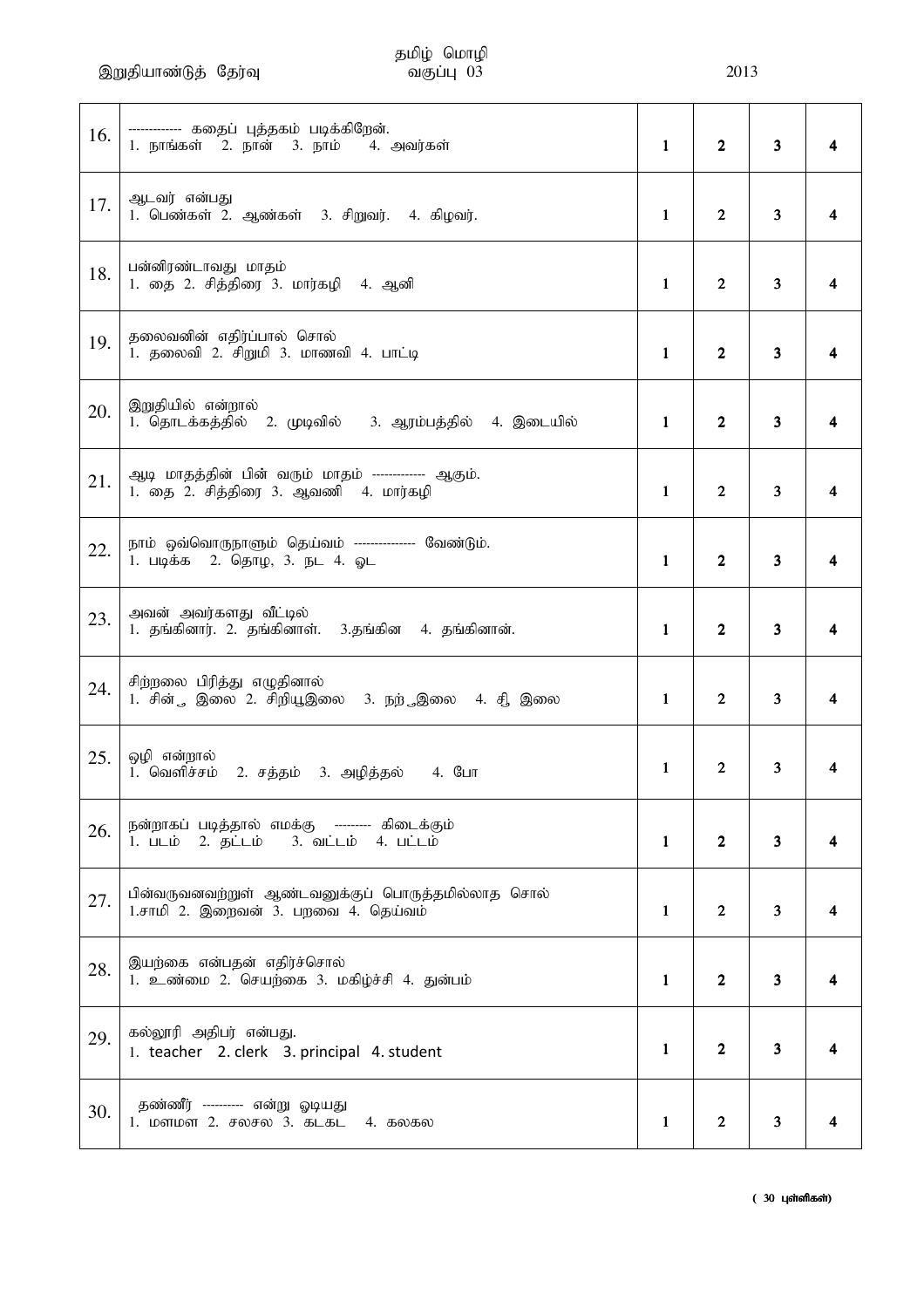வினாக்கள் $\Box$ த்தி 2 மகுதி 2 பகுதி 2 பகும்: 03

### பின்வரும் பந்தியை வாசித்து கேள்விகளுக்குப் பதில் எழுதுக.

கணினி (Computer) பற்றி தெரியாக மக்கள் இல்லை. இது ஒரு மின்னியல் கருவியாகும். இதைக் கண்டு பிடித்தவர் சார்ள்ஸ் பஜேஜ் என்பவராவர். இது இன்று உலகம் முழுவதும் பயன் படுத்தப்படுகிறது. இதன் மூலம் உலகின் பலருடன் தொடர்பு கெள்ளலாம். கணினியில் இணைய இணைப்பை(ஐவெநசநெவ) ஏற்படுத்திக் கொண்டால் உடனடியாக தொடர்புகள் ஏற்படுத்தப்படும். இதன் மூலம் பல பாடங்கள்<br>படிக்கலாம். புல படங்கள் வரையலாம் விளையாட்டுக்களைப் பற்றி அறிந்து படிக்கலாம். புல படங்கள் வரையலாம் விளையாட்டுக்களைப் பற்றி அறிந்து கொள்ளலாம். கணினி மூலம் மனிதன் தனது தேவைகளை விரைவாகச் செய்ய முடிகிறது. எதிர்காலத்தில் கணினி அறிவில்லாமல் மனிதன் வாழ முடியாத நிலை ஏற்படும்.

கணினி யாரால் கண்டு பிடிக்கப்பட்டது?

இது எங்கு பயன் படுத்தப்படுகிறது?

எதன் மூலம் உடனடி தொடர்பு ஏற்படும்?

கணினி மூலம் என்ன படிக்கலாம்?

எது இல்லாமல் மனிதனால் வாழ முடியாது?

 $(10 \;$  புள்ளிகள்)

2. சரியான சொற்களைத் தெரிவு செய்து கீறிட்ட இடங்களை நிரப்புக.

பழம் தருவது (வாழை, வாளை)

மரத்தில் இருப்பது (கிழி, கிளி)

ePu; epiwe;jpUg;gJ (Fyk;> Fsk;) \_\_\_\_\_\_\_\_\_\_\_\_\_\_\_\_

#upad; cjpg;gJ (fhis> fhiy) \_\_\_\_\_\_\_\_\_\_\_\_\_\_\_\_

மாதங்களில் ஒன்று (ஆணி, ஆனி)  $(10 \;$ புள்ளிகள்)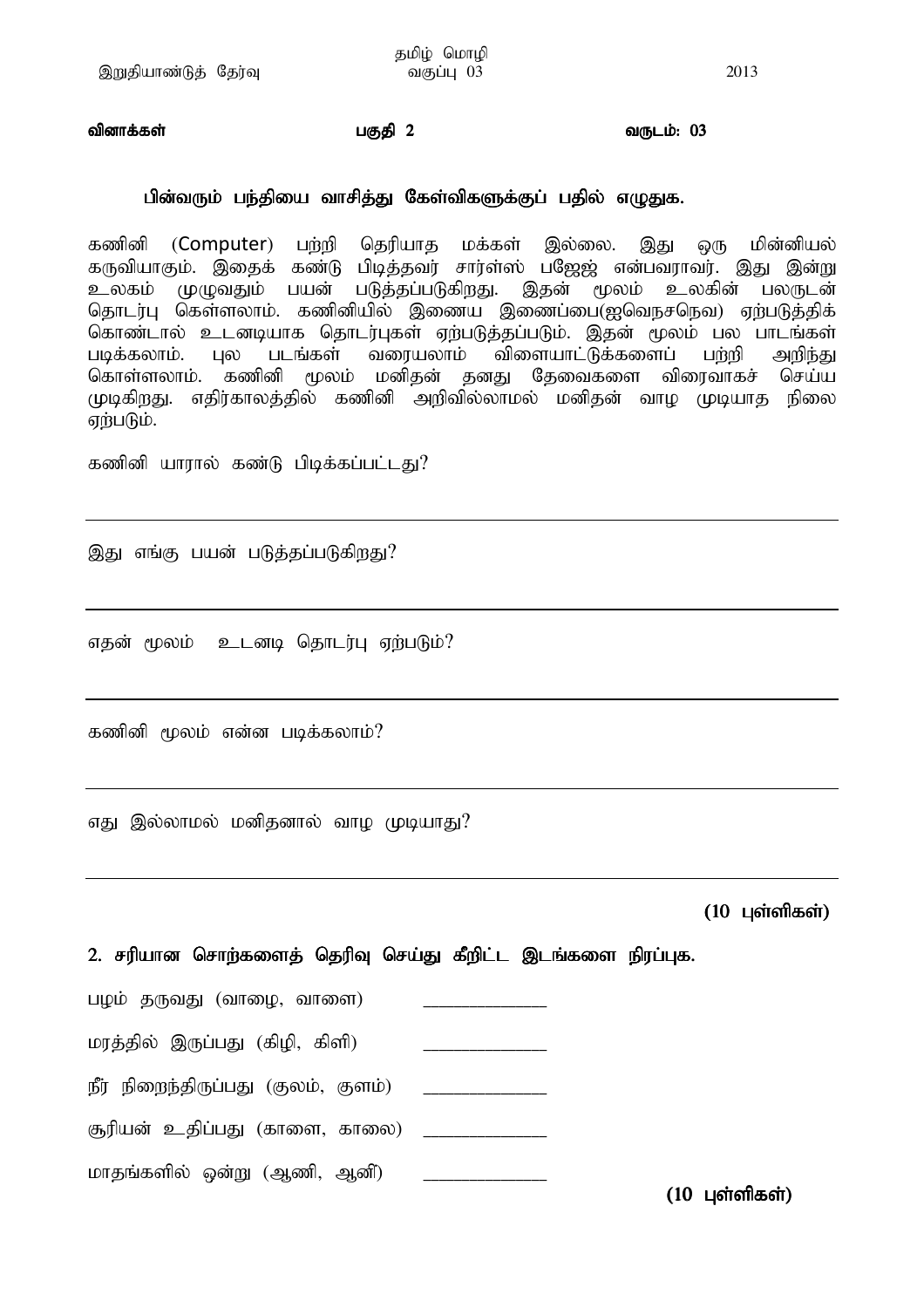| 3. உம்மைப்பற்றி 10 வசனங்கள் எழுதுக.                                                                   |
|-------------------------------------------------------------------------------------------------------|
| உ.ம் உனது பெயர், வயது, முகவரி, உனது குடும்பம், பாடசாலை, விரும்பிய<br>உணவு, பாடங்கள், பிடித்த ஆசிரியர் |
|                                                                                                       |
|                                                                                                       |
|                                                                                                       |
|                                                                                                       |
|                                                                                                       |
| $(10 \text{ L}$ ள்ளிகள்)                                                                              |
|                                                                                                       |
| 4. பின்வரும் எடுத்துக்காட்டை பார்த்து வாக்கியங்களை மாற்றி அவற்றைக் உருபு<br>அமைய எழுதுக.              |
| உ.ம்: நான் (அவன்) <u>அவனுடன்</u> சேர்ந்து விளையாடினேன்.                                               |
| நாங்கள் (இவர்) பாடம் படிக்கிறோம்.                                                                     |
| நீ நேற்று பாடசாலைக்கு (வண்டி) போனாயா                                                                  |
| அவள் (அவர்கள்) கடைக்கு சென்றாள்.                                                                      |

அவன் ((ஆசிரியர்) உடற்பயிற்சி செய்தான்.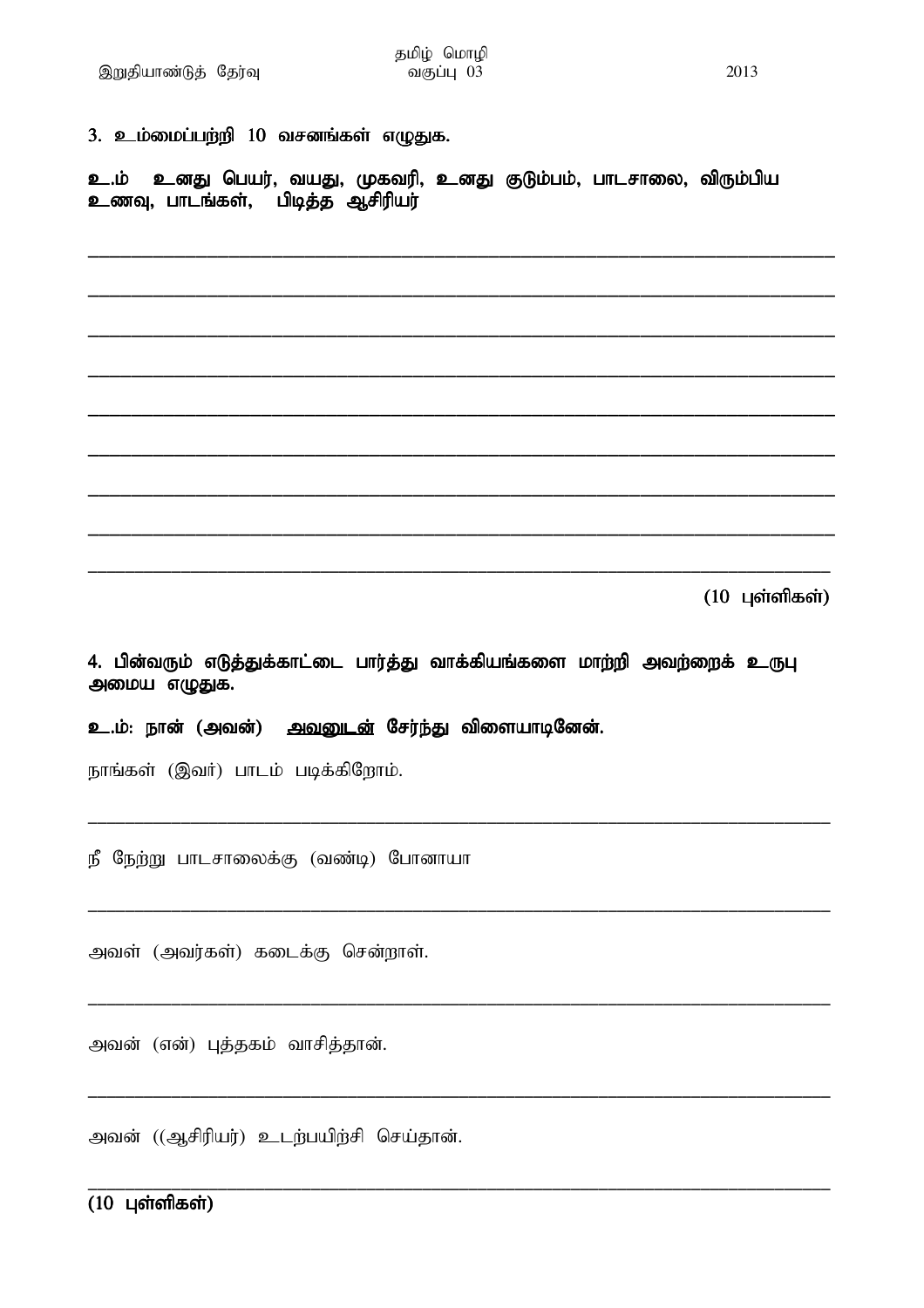\_\_\_\_\_\_\_\_\_\_\_\_\_\_\_\_\_\_\_\_\_\_\_\_\_\_\_\_\_\_\_\_\_\_\_\_\_\_\_\_\_\_\_\_\_\_\_\_\_\_\_\_\_\_\_\_\_\_\_\_\_\_\_\_\_

\_\_\_\_\_\_\_\_\_\_\_\_\_\_\_\_\_\_\_\_\_\_\_\_\_\_\_\_\_\_\_\_\_\_\_\_\_\_\_\_\_\_\_\_\_\_\_\_\_\_\_\_\_\_\_\_\_\_\_\_\_\_\_\_\_

\_\_\_\_\_\_\_\_\_\_\_\_\_\_\_\_\_\_\_\_\_\_\_\_\_\_\_\_\_\_\_\_\_\_\_\_\_\_\_\_\_\_\_\_\_\_\_\_\_\_\_\_\_\_\_\_\_\_\_\_\_\_\_

\_\_\_\_\_\_\_\_\_\_\_\_\_\_\_\_\_\_\_\_\_\_\_\_\_\_\_\_\_\_\_\_\_\_\_\_\_\_\_\_\_\_\_\_\_\_\_\_\_\_\_\_\_\_\_\_\_\_\_\_\_\_\_

\_\_\_\_\_\_\_\_\_\_\_\_\_\_\_\_\_\_\_\_\_\_\_\_\_\_\_\_\_\_\_\_\_\_\_\_\_\_\_\_\_\_\_\_\_\_\_\_\_\_\_\_\_\_\_\_\_\_\_\_\_\_\_\_

5. பின்வரும் வசனங்களை இணைத்து ஒரு வசனம் ஆக்குக

நான் படித்தேன். நான் எழுதினேன். .<br>நான் எழுதிப் படித்தேன்.

- 1. எலி ஓடியது. பூனை துரத்தியது.
- 2. ராணி கடைக்குச் சென்றாள். .<br>ராணி பழங்கள் வாங்கினாள்.
- 3. அவன் பந்து எறிந்தான். அவன் பந்து விளையாடினான்.
- 4. ராஜா போட்டியில் வென்றான். ராஜா பரிசு பெற்றான்.
- 5. தாத்தா நடந்தார். தாத்தா மெதுவாக சென்றார்.

 $(10 \text{ L}$ ள்ளிகள்)

| 6. பின்வரும் சொற்களை வைத்து கீறிட்ட இடங்களை நிரப்புக<br>(யாரை, எங்கே, எப்போது, என்ன, ஏன்) |  |
|-------------------------------------------------------------------------------------------|--|
| ப் பார்க்கச் சென்றான்?<br>அவன்                                                            |  |
| ஊருக்குச் போகிறாள்?<br>அம்மா                                                              |  |
| அந்தக் கண்ணாடியை உடைத்தாய்?                                                               |  |
| நீ காலை எழுந்ததும்<br>செய்ய வேண்டும்?                                                     |  |
| ராமனின் வீடு<br>இருக்கிறது?                                                               |  |

 $(10 \;$ புள்ளிகள்)